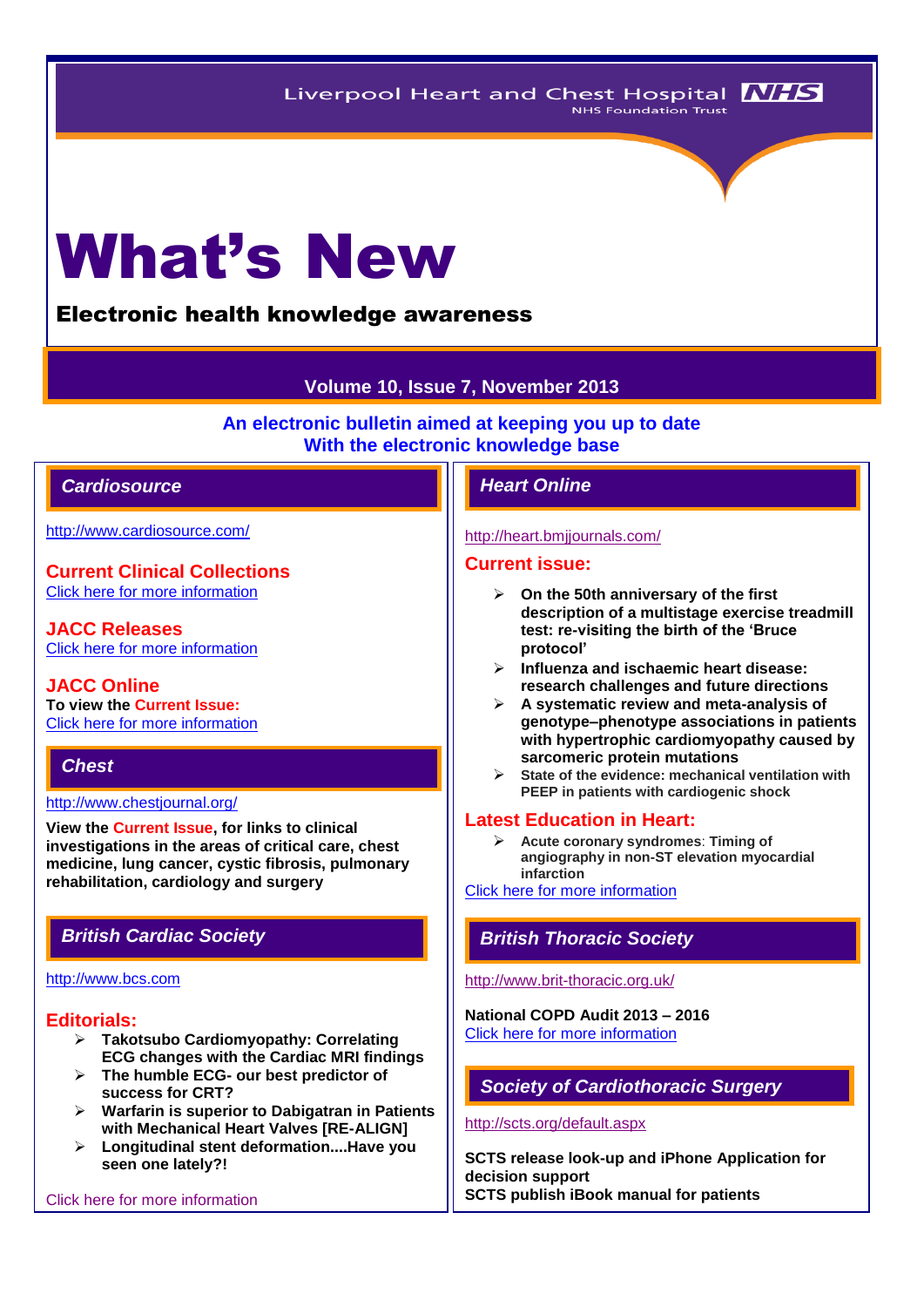# **Volume 10, Issue 7, November 2013**

# *Theheart.org*

#### [www.theheart.org](http://www.theheart.org/)

**Theheart.org** provides information on caring for people with disorders of the heart and circulation, and on preventing such disorders.

# **Theheart.org has merged with Medscape Cardiology**

- **How Good Is the New ACC/AHA Risk Calculator?**
- **New Cholesterol Guidelines Abandon LDL Targets**
- **Repair and Surgery Fare Equally Well in Ischemic MR**

#### [Click here for more information](http://www.medscape.com/cardiology/news)

*(Please speak to Maureen Horrigan to obtain password)*

# *European Society of Cardiology*

<http://www.escardio.org/>

#### **News and Press:**

 **World's largest imaging congress reveals latest techniques in heart failure**

# **E-Journal of Cardiology Practice:**

- **Arterial Hypertension 2013 guidelines**
- **Transcatheter aortic valve replacement - Evidence and Indications update**
- **How to anti-coagulate the pregnant or lactating cardiac patient**
- **Minimally invasive heart valve surgery**
- **Remote monitoring, described**
- **A look at second-hand smoking**

[Click here for more information](http://www.escardio.org/communities/councils/ccp/e-journal/volume12/Pages/welcome.aspx)

# **ESC Clinical Practice Guidelines**

**Access the full list of guidelines**  [Click here for more information](http://www.escardio.org/guidelines-surveys/esc-guidelines/Pages/GuidelinesList.aspx)

# *Institute for Healthcare Improvement*

#### [www.ihi.org](http://www.ihi.org/)

#### **IHI News**

**Overcoming Barriers to High-Value Health Care** [This week at IHI News letter](http://www.ihi.org/Documents/ThisWeekatIHI.htm) 

# *Royal College of Nursing*

[http://www.rcn.org.uk](http://www.rcn.org.uk/)

# **This is Nursing:**

- **Dementia, design and nursing care**
- **Success in the training of HCSWs**
- **RCN welcomes safe staffing news** [Click here for more information](http://thisisnursing.rcn.org.uk/members/)

#### **Nursing headlines**

[Click here for news from around the UK](http://www.rcn.org.uk/newsevents/news)

### **Clinical Governance e-bulletin**

[Click here for clinical governance updates](http://www.rcn.org.uk/development/practice/clinical_governance/quality_and_safety_e-bulletin/e-bulletin_archive)

*National Institute for Health Research* 

[http://www.nihr.ac.uk](http://www.nihr.ac.uk/)

## **NIHR latest news**

[Click here for more information](http://www.nihr.ac.uk/news/Pages/default.aspx)

# **NIHR Research Design Service for the North West**

#### [E-Bulletins](http://www.rds-nw.nihr.ac.uk/newstrainingevents/ebulletin.php)

# *NHS England*

[http://www.england.nhs.uk](http://www.england.nhs.uk/)

#### **NHS News**

**New milestone reached in NHS patient safety – Mike Durkin**

[November News](http://www.england.nhs.uk/2013/11/)

# *BMJ*

#### [BMJ evidence-centre](http://group.bmj.com/products/evidence-centre/evidence-updates)

**BMJ Evidence Updates** alert you of important new research about the diagnosis, treatment, prognosis, aetiology and economics of medical conditions

[Click here to register](http://plus.mcmaster.ca/EvidenceUpdates/Registration.aspx)